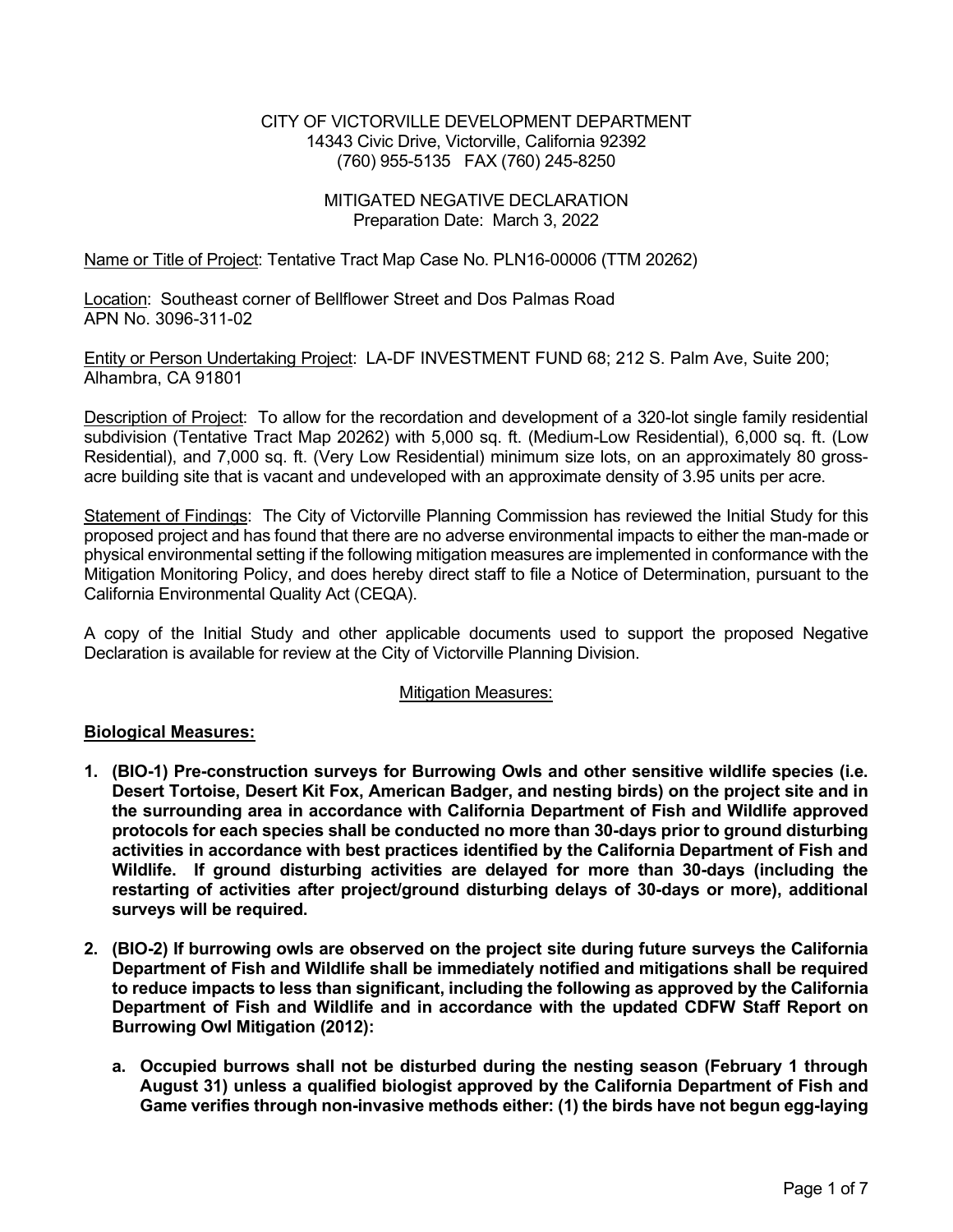and incubation; or (2) that juveniles from the occupied burrows are foraging independently and are capable of independent survival.

- b. A burrowing owl survey shall be conducted on all portion of the site between September and January to determine the location of active (non-breeding) burrows.
- c. Qualified biologists shall exclude all owls from active burrows using one-way doors. Concurrently, all inactive burrows and other sources of secondary refuge for burrowing owls shall be collapsed and removed from the site.
- d. Following and 24 to 48 hour observation period all vacated burrows shall be collapsed.
- e. A qualified biologist shall conduct a post-exclusion survey confirming the absence of borrowing owls on the site. Should newly occupied burrows be discovered on the site the exclusion shall be repeated.
- f. A final clearance survey confirming the absence of active burrowing owls burrows shall be conducted within 30-days of proposed site disturbance.
- g. Unless deemed unnecessary by the CDFW, Compensatory mitigation lands for permanent impacts to nesting, occupied, and satellite burrows and burrowing owl habitat shall be provided by the applicant/developer in accordance with CDFW requirements.
- 3. (BIO-3) If sensitive wildlife species such as the Desert Tortoise, Desert Kit Fox, American Badger, or nesting birds are detected on the project site during future surveys or assessments, all work on-site shall stop immediately, and mitigation measures shall be required to reduce impact to a level of less than significant. Mitigation measures shall include avoidance, minimization, and implementation methods to be utilized, which shall be implemented prior to the start and/or restart of project activities on-site. Any proposed mitigation measures shall be determined by a qualified biologist and be approved by the City Planner and the California Department of Fish and Wildlife as applicable in accordance with typical best practices.
- 4. (BIO-4) Pre-Construction Desert Tortoise Surveys. No more than 30 calendar days prior to start of Project Activities a qualified biologist shall conduct pre-construction surveys for desert tortoise. Pre-construction surveys shall be completed using perpendicular survey routes within the Project Area and 50-foot buffer zone. Pre-construction surveys cannot be combined with other surveys conducted for other species while using the same personnel. Project Activities cannot start until 2 negative results from consecutive surveys using perpendicular survey routes for desert tortoise are documented. Should desert tortoise presence be confirmed during the survey, per Mitigation Measure BIO-8, the Project Proponent shall obtain an Incidental Take Permit for desert tortoise prior to the start of Project activities.
- 5. (BIO-5) Pre-Construction Desert Kit Fox and American Badger Surveys. No more than 30 days prior to the beginning of ground disturbance and/or construction activities, a qualified biologist shall conduct a survey to determine if potential desert kit fox or American badger burrows are present in the Project Area. If potential burrows are located, they shall be monitored by the qualified biologist. If the burrow is determined to be active, the qualified biologist shall verify there are suitable burrows outside of the Project Area prior to undertaking passive relocation actions. If no suitable burrows are located, artificial burrows shall be created at least 14 days prior to passive relocation. The qualified biologist shall block the entrance of the active burrow with soil, sticks, and debris for 3-5 days to discourage the use of the burrow prior to Project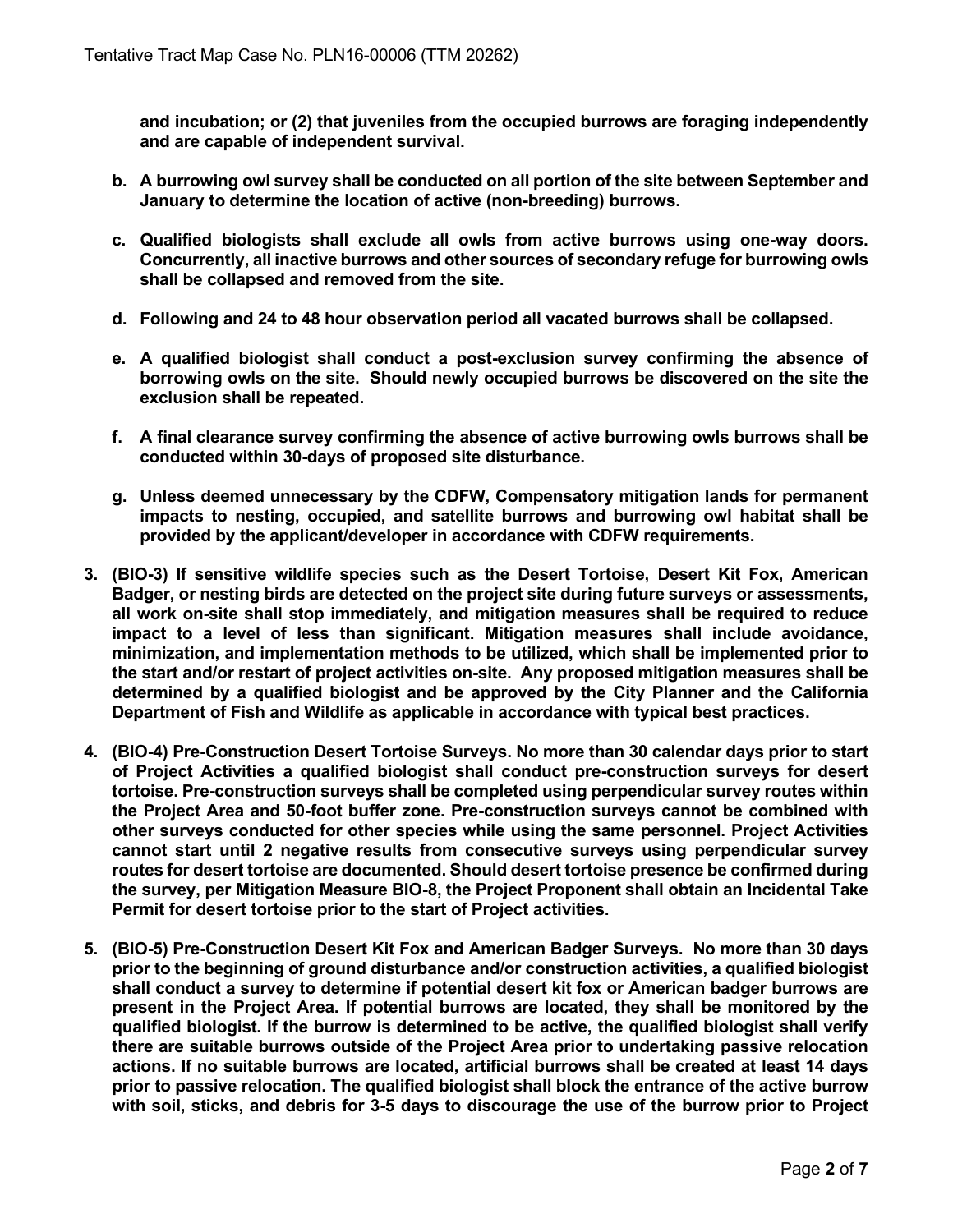activities. The entrance shall be blocked to an incrementally greater degree over the 3-5 day period. After the qualified biologist has determined there are no active burrows the burrows shall be hand-excavated to prevent re-use. No disturbance of active dens shall take place when juvenile desert kit fox and juvenile American badgers may be present and dependent on parental care. A qualified biologist shall determine appropriate buffers and maintain connectivity to adjacent habitat should natal burrows be present.

- 6. (BIO-6) A qualified biologist shall conduct an education program for all persons employed or otherwise working on the Project site prior to performing any work on-site. The program shall consist of a presentation that includes a discussion of the biology of the habitats and species that may be present at the site. The qualified biologist shall also include as part of the education program information about the distribution and habitat needs of any special status species that may be present, legal protections for those species, penalties for violations, and mitigation measures. Education should include but not be limited to desert tortoise, burrowing owl, desert kit fox, American badger, nesting birds, and special-status plants. Interpretation shall be provided for non-English speaking workers, and the same instruction shall be provided for any new workers prior to their performing work on-site.
- 7. (BIO-7) All Project activities on-site shall be conducted outside of nesting season (January 15 to August 31) to the maximum extent feasible. During the nesting bird season, a qualified biologist shall conduct pre-project nesting bird surveys, implement nest buffers, and conduct monitoring at all active nests within the work area and surrounding 300-foot buffer. Nesting bird surveys shall be conducted by a qualified biologist within 300 feet of all work areas, no more than 3 days prior to commencement of project activities. If active nests containing eggs or young are found, a qualified biologist shall establish an appropriate nest buffer. Nest buffers are species-specific and range from 15 to 100 feet for passerines and 50 to 300 feet for raptors, depending on the planned activity's level of disturbance, site conditions, and the observed bird behavior. Established buffers shall remain until a qualified biologist determines the young have fledged or the nest is no longer active. Active nests shall be monitored until the biologist has determined the young have fledged or the project is finished. The qualified biologist has the authority to stop work if nesting pairs exhibit signs of disturbance.
- 8. (BIO-8) If any construction or project related activity on-site results in the take of a California Endangered Species Act (CESA) listed species, the project proponent shall gain appropriate authorization prior to the commencement of any project related activities on-site (e.g. clearing, grading, trenching, construction, etc.). This may include an incidental take permit or a consistency determination in certain circumstances as determined by the California Department of Fish and Wildlife.
- 9. (BIO-9) Unless determined to be unnecessary by the project biologist, the applicant/developer shall provide a qualified biologist on-site prior to and during all ground and habitat disturbing activities to move out of harm's way wildlife that would otherwise be injured or killed from related project activities. Movement of wildlife out of harm's way should be limited to only those individuals that would otherwise be injured or killed, and individuals should only be moved as far as necessary to ensure their safety. Measures to prevent wildlife from re-entering the site should also be taken. Only qualified biologists with authorization by CDFW may move CESAlisted species.
- 10. (BIO-10) Joshua trees shall be protected to comply with the Victorville City Development Code through transplantation, stockpiling and implementation of protective measures as recommended in the Protected Plant Preservation Plan, November 2021. Additionally, prior to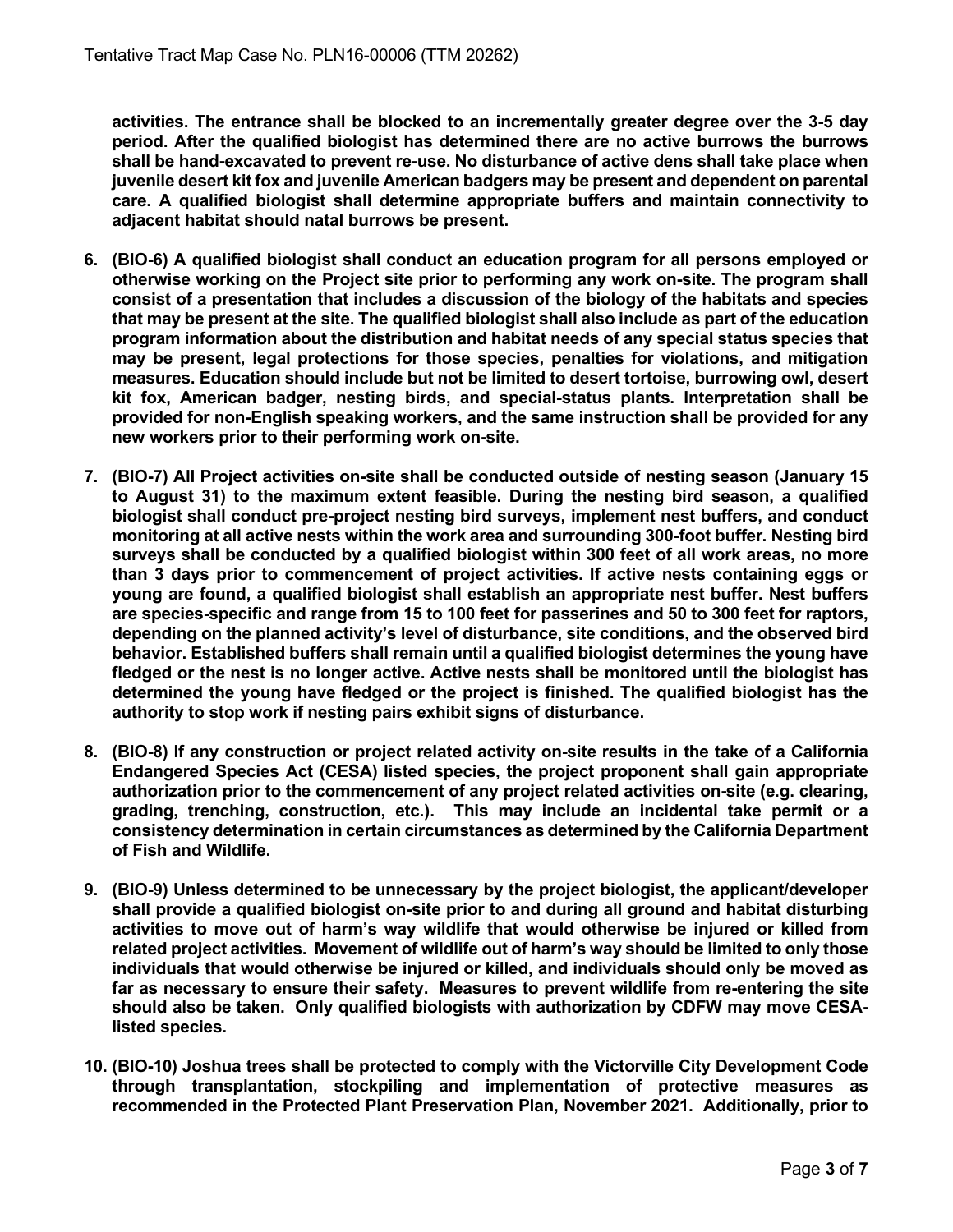the implementation of the recommended measures outlined in the Protected Plant Preservation Plan, an ITP shall be obtained from the California Department of Fish and Wildlife (CDFW) for any Joshua Tree on-site removed from its current position as deemed applicable by the CDFW.

- 11. (BIO-11) Should ground disturbing activities commence after October 28, 2022, a new biological survey shall be filed with the City of Victorville to determine the presence or absence of endangered species, threatened species, candidate species, Species of Special Concern, and fully protected species on the site and to ensure appropriate mitigation measures are maintained. Additionally, the new biological survey shall include a thorough, floristic-based assessment of special status plants and natural communities, following the California Department of Fish and Wildlife Protocols for Surveying and Evaluating Impacts to Special Status Native Plant Populations and Natural Communities. Said survey shall be filed with the City Planner or his designee prior to issuance of a grading permit and shall verify the adequacy of the adopted mitigation measures. Any measures deemed inadequate will cause the applicant to confer with the California Department of Fish and Wildlife (CDFW) to determine appropriate mitigation measures prior to the issuance of any grading permit, including species specific avoidance, minimization, and implementation methods. The survey shall be valid for a period of one year.
- 12. (BIO-12) Unless otherwise deemed unnecessary by applicable reviewing agencies (e.g. U.S. Army Corps of Engineers, Regional Water Quality Control Board, and the California Department of Fish and Wildlife), a Jurisdictional Delineation shall be prepared to determine if waterways are present within the project footprint. If these potential jurisdictional features are within the project footprint, a jurisdictional delineation and notification package shall be submitted to applicable agencies for review and approval prior to project development. If impacts to a jurisdictional drainage feature are determined to be included in the projects scope of work, the necessary permits pursuant to Sections 404 and 401 of the Clean Water Act and Section 1602 of the Fish and Game Code shall be prepared accordingly.
- 13. (BIO-13) Unless proven to be unnecessary as a result of the required Jurisdictional Delineation, the applicant/developer shall submit a Notification of Lake or Streambed Alteration to the California Department of Fish and Wildlife's (CDFW) Lake and Streambed Alteration Program prior to the commencement of construction related activities on-site; and if determined necessary by CDFW, obtain a Lake and Streambed Alteration Agreement, authorizing impacts to California Fish and Game Code, section 1602 resources associated with the project.

# Cultural Resource Measures:

- 14. (CR-1) The applicant shall provide for an on-site paleontological/archaeological inspector to monitor all grading operations, or a letter from said licensed professional indicating that monitoring a) is not necessary during grading, or b) that the monitoring schedule can be adjusted to scheduled intervals. Further, if disturbed resources are required to be collected and preserved, the applicant shall be required to participate financially up to the limits imposed by Public Resources Code Section 21083.2. The results of said monitoring shall be filed with the Planning Department prior to the final approval of the project.
- 15. (CR-2) In the event that cultural resources are discovered during project activities, all work in the immediate vicinity of the find (within a 60-foot buffer) shall cease and a qualified archaeologist meeting Secretary of Interior standards shall be hired to assess the find. Work on the other portions of the project outside of the buffered area may continue during this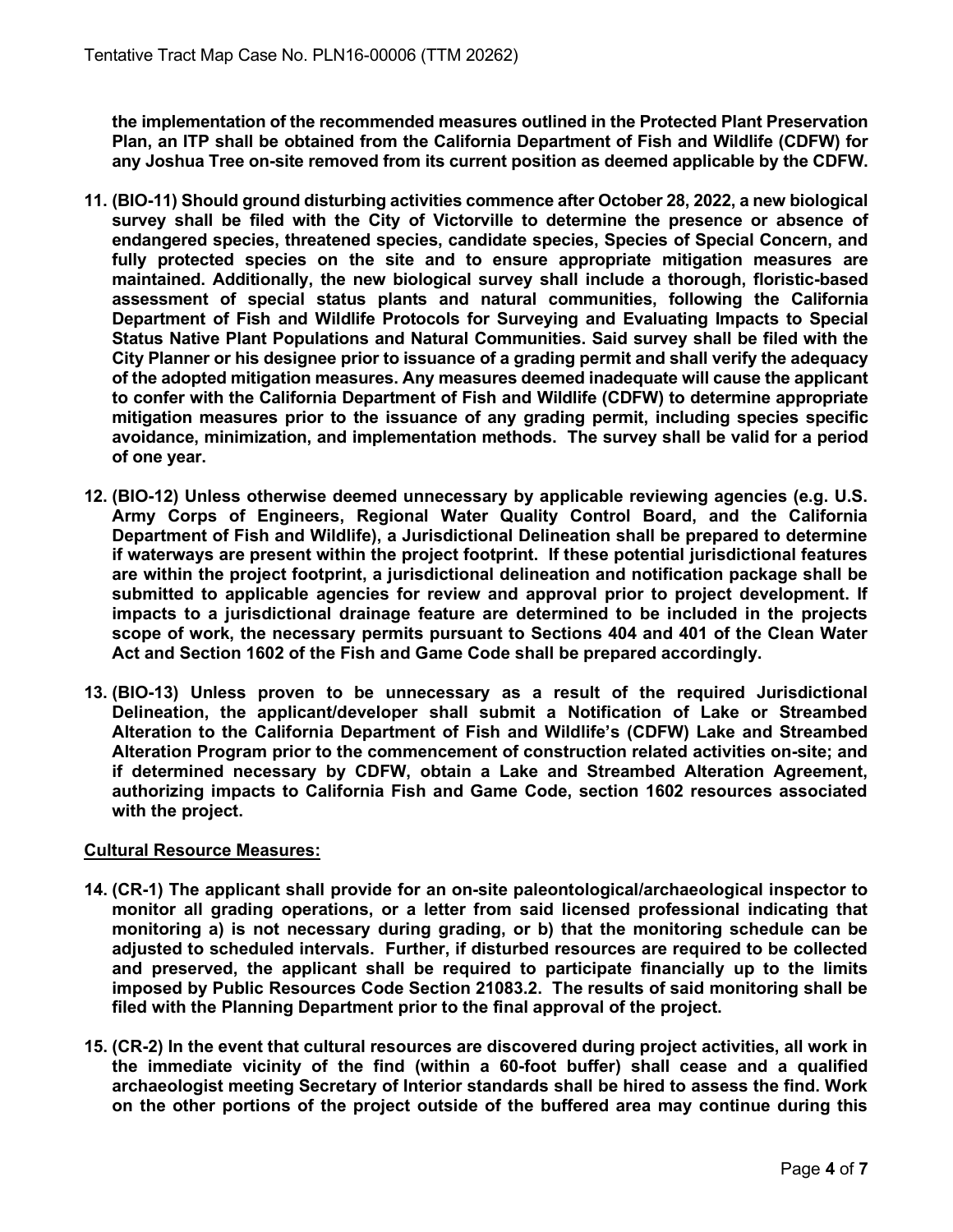assessment period. Additionally, the San Manuel Band of Mission Indians Cultural Resources Department (SMBMI) and the Cabazon Band, Morongo Band, and Twenty-nine Palms Band of Mission Indians shall be contacted, as detailed within TCR-1, regarding any pre-contact finds and be provided information after the archaeologist makes his/her initial assessment of the nature of the find, so as to provide Tribal input with regards to significance and treatment.

- 16. (CR-3) If significant pre-contact cultural resources, as defined by CEQA (as amended, 2015), are discovered and avoidance cannot be ensured, the archaeologist shall develop a Monitoring and Treatment Plan, the drafts of which shall be provided to the San Manuel Band of Mission Indians Cultural Resources Department (SMBMI) and the Cabazon Band, Morongo Band and Twenty-nine Palms Band of Mission Indians for review and comment, as detailed within TCR-1. The archaeologist shall monitor the remainder of the project and implement the Plan accordingly.
- 17. (CR-4) If human remains or funerary objects are encountered during any activities associated with the project, work in the immediate vicinity (within a 100-foot buffer of the find) shall cease and the County Coroner shall be contacted pursuant to State Health and Safety Code §7050.5 and that code enforced for the duration of the project.
- 18. (CR-5) If the remains are determined to be prehistoric, the County Coroner will notify the Native American Heritage Commission (NAHC), which will determine a notify a Most Likely Descendant (MLD). With the permission of the landowner or their authorized representative, the MLD may inspect the site of the discovery. The MLD shall complete the inspection within 48 hours from the time access to the site is granted by landowner or their authorized representative. The MLD may recommend scientific removal and nondestructive analysis of human remains and items associated with Native American burials

# Greenhouse Gas Measures:

- 19. (GHG-1) Prior to the recordation of the final map, the applicant/developer shall complete a revised Greenhouse Gas Emissions Screening Table in accordance with the City's adopted version of the San Bernardino County Regional Greenhouse Gas Reduction Plan 2021, while achieving the minimum number of points necessary to comply with the City of Victorville Greenhouse Gas reductions goals.
- 20. (GHG-2) To the extent feasible, the City of Victorville Planning Department shall verify incorporation of the identified Screening Table Measures within the Project building plans/site designs and/or verify compliance with an updated version of the City's Greenhouse Gas Screening Table prior to the issuance of building permit(s).

# Hydrology and Water Quality Measure:

- 21. (WTR-1) A "Water Will Serve" letter shall be obtained by the applicant/developer from the Victorville Water District prior to the recordation of any final map included in this proposal.
- 22. (WTR-2) Prior to issuance of a grading permit the applicant shall obtain coverage under the statewide general NPDES permit for control of construction and post-construction related storm water in accordance with the requirements of the Small MS4 General Permit. In addition, the applicant shall:
	- Prepare a project specific Storm Water Pollution Prevention Plan (SWPPP) as required in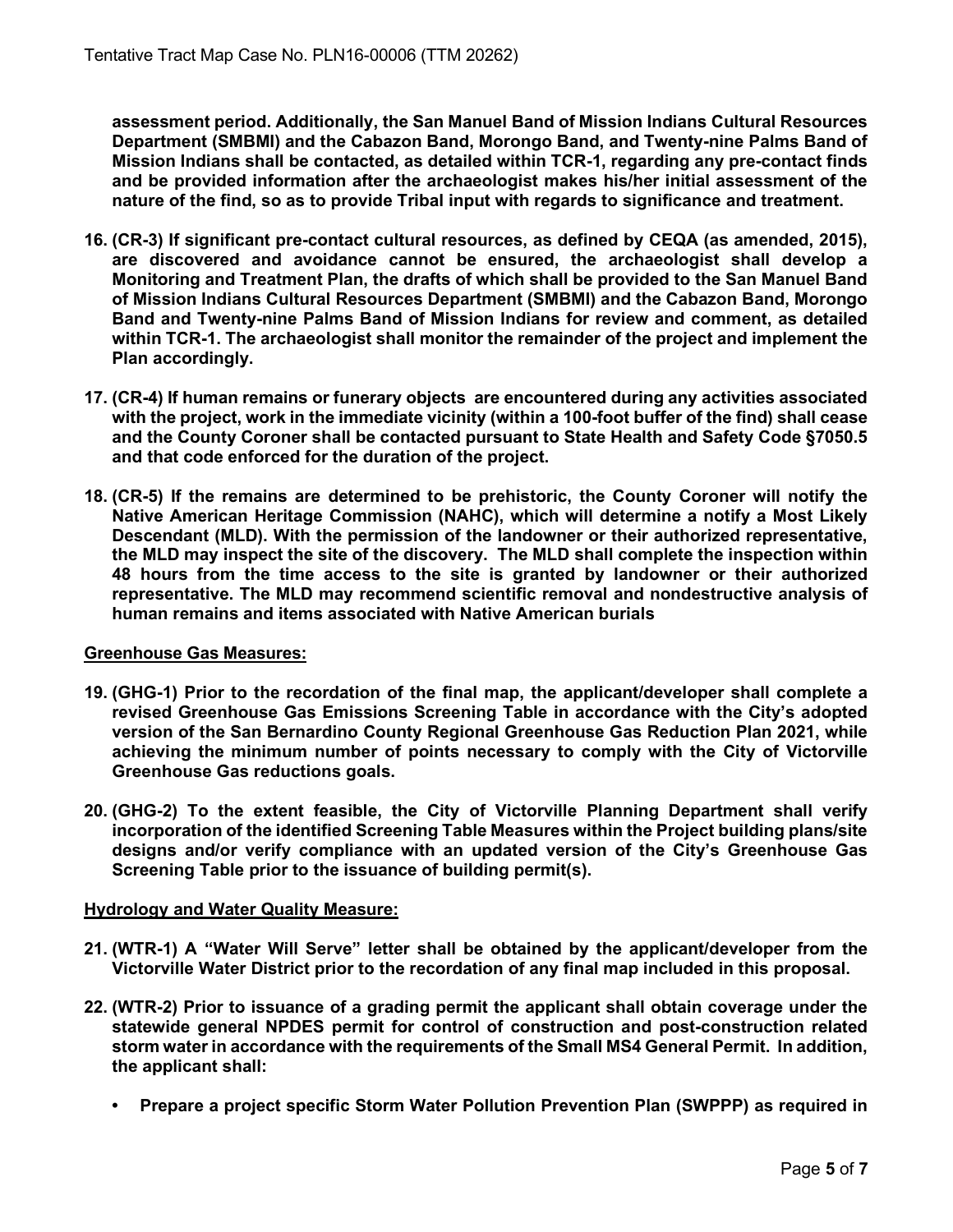the NPDES permit and shall identify site-specific erosion and sediment control best management practices that will be implemented;

- The SWPPP shall be applicable to all areas of the project site including construction areas, access roads to and through the site, and staging and stockpile areas;
- Temporary best management practices for all components of the project must be implemented until such time as permanent post-construction best management practices are in place and functioning; and
- All excess sediment excavated as part of the Project that is not used onsite should be stockpiled in a location such that it will not be transported by wind or water into a surface water. An adequate combination of sediment and erosion control BMPs must be implemented and maintained to temporarily stabilize all stockpiled sediment until such time that it is reused and/or permanently stabilized.
- 23. (WTR 3) The applicant/developer shall prepare and implement a comprehensive Spill Prevention and Response Plan for the Project, subject to review and approval by the City Planner and City Engineer (or their designee) prior to the issuance of any associated building or grading permit. This plan should outline the site-specific monitoring requirements and list the best management practices necessary to prevent hazardous material spills or to contain and cleanup a hazardous material spill, should one occur.

### Transportation Measure:

24. (TRAN-1) The Applicant/Developer shall be responsible for implementing all required mitigation measures as outlined in the Traffic Impact Analysis prepared for the subject Tentative Tract Map on July 7, 2020, as approved by the City Traffic Engineer. Adherence to the subject mitigation measures shall be included in associated street improvement plans and the final map as deemed necessary by the City Engineer.

#### Tribal Cultural Resources Measure:

- 25. (TCR-1) The San Manuel Band of Mission Indians Cultural Resources Department (SMBMI) and the Cabazon Band, Morongo Band and Twenty-nine Palms Band of Mission Indians shall be contacted, as detailed in Cultural Resources Mitigation Measure CR-2, of any pre-contact cultural resources discovered during project implementation, and be provided information regarding the nature of the find, so as to provide Tribal input with regards to significance and treatment. Should the find be deemed significant, as defined by CEQA (as amended, 2015), a cultural resources Monitoring and Treatment Plan shall be created by the archaeologist, in coordination with the San Manuel Band of Mission Indians Cultural Resources Department (SMBMI) and the Cabazon Band, Morongo Band and Twenty-nine Palms Band of Mission Indians, and all subsequent finds shall be subject to this Plan. This Plan shall allow for a monitor(s) to be present that represents SMBMI as well as the Cabazon Band, Morongo Band and Twenty-nine Palms Band of Mission Indians for the remainder of the project, should any of the tribes elect to place a monitor on-site.
- 26. (TCR-2) Any and all archaeological/cultural documents created as a part of the project (isolate records, site records, survey reports, testing reports, etc.) shall be supplied to the applicant and Lead Agency for dissemination to the San Manuel Band of Mission Indians Cultural Resources Department (SMBMI) and the Cabazon Band, Morongo Band and Twenty-nine Palms Band of Mission Indians. The Lead Agency and/or applicant shall, in good faith, consult with SMBMI and the Cabazon Band, Morongo Band and Twenty-nine Palms Band of Mission Indians throughout the life of the project.